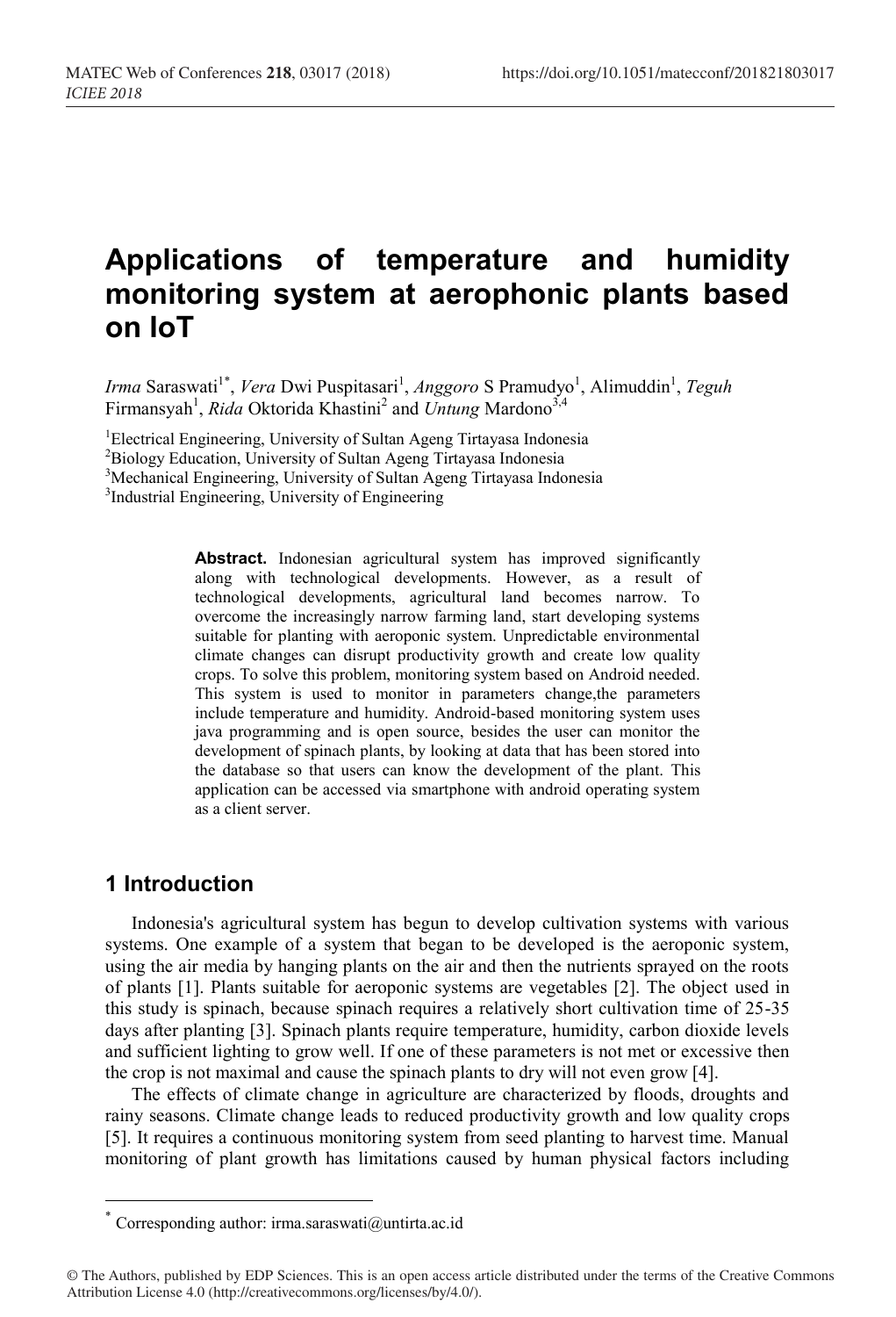fatigue, non-continuity, uniformity and inaccuracy. The solution of the problem is by applying technology in the form of remote monitoring. Remote monitoring is very effective because the results of direct monitoring data are stored in the database [6].

The monitoring system research on spinach plant is focused on monitoring system only with parameters of temperature, humidity, light intensity and carbon dioxide levels. The differentiator of this study with previous research [8-10] is to use android application for remote monitoring on spinach plants with aeroponic system. Android is one of the operating systems for linux-based mobile devices that include operating systems, middleware, and applications. Android is made by using Java programming and is open source so it can grow quickly and also provide an open platform [7]. Application of aeromosis can monitor the development of spinach plants, by looking at data that has been stored into the database so that users can know the development of the spinach plant. This application is accessed via smartphone with Android operating system and is client server.

# **2 Research methods**

#### **2.1 Research methods**

The design of research monitoring system (aeromosis) is divided into 4 stages namely, system design, architecture design (linking between the database with android), designing the application and programming view on android studio, and testing applications against multiple smartphones. Flow diagram design research can be seen in Figure 1.



**Fig. 1.** Diagram block of designing research

Figure 1 describes the steps to be used in this study. The first phase begins with the analysis phase and system implementation. The second stage is the stage to connect the client with the server. In the process of connecting the database to the application monitoring system using JSON (JavaScript Object Notation) format. The third stage discusses the design of the application display and programming on the android studio software. The fourth stage is the last stage of testing the application system, whether the system runs according to the design or not as well as on a variety of smartphones.

#### **2.2 Design Architecture**

The architecture design of the monitoring system application research aims to connect the client with the server via the internet. Client will request server to get information about the last condition parameter. The depiction of the architectural design flow can be seen in Figure 2.



**Fig. 2.** The architecture design of the monitoring system application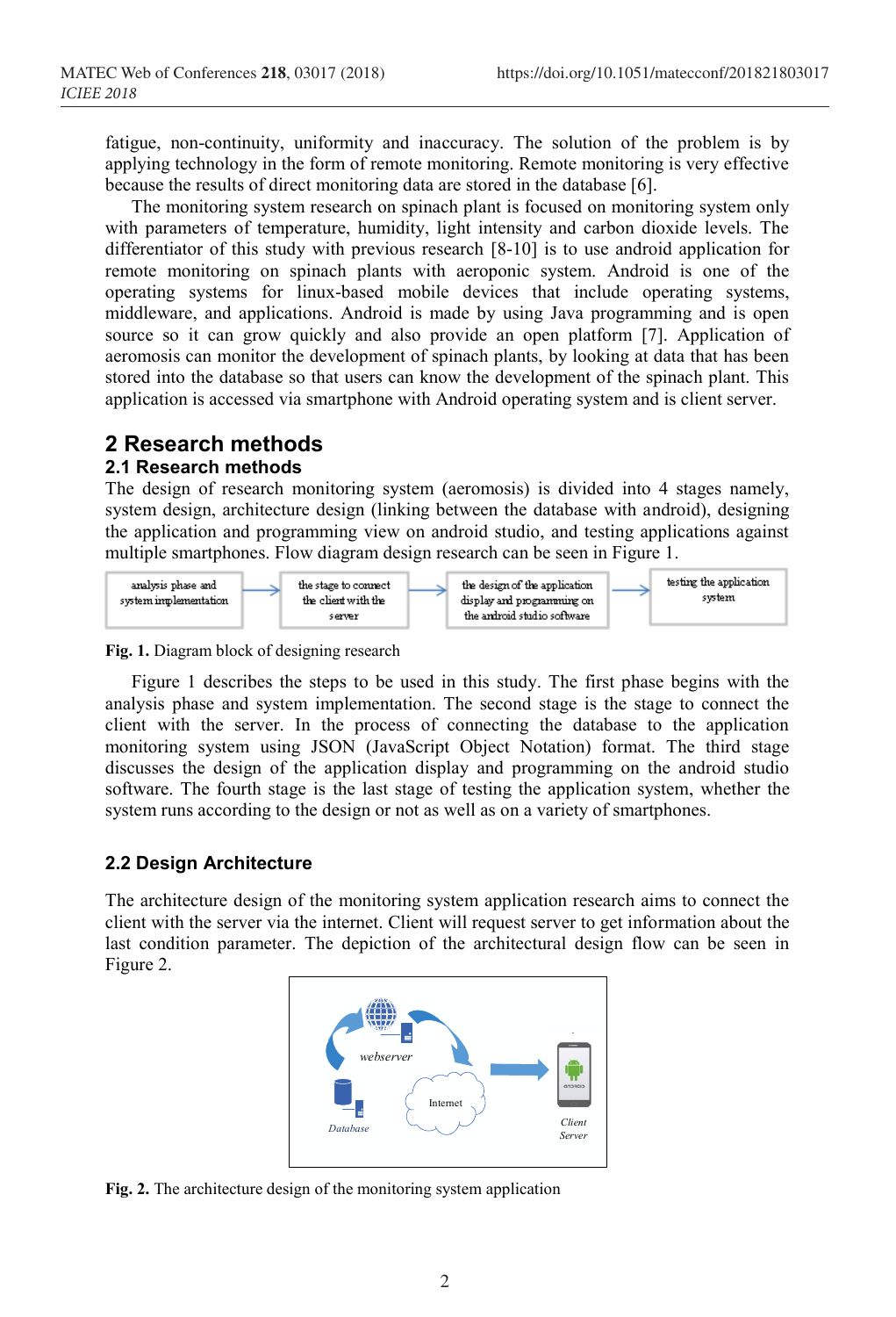Figure 2 is an architectural design of aeroponic plant monitoring system applications. Which consists of database, web server, internet and client server ie smartphone. The database is created using MySQL, which connects to the webserver. In order to connect between database, web server, and smartphone required internet network.

#### **2.3 Application and Programming Display Design on Android Studio**

This design begins by creating a block diagram of the display sketch of the application content (description of the application content). The block diagram can be seen in Figure 3.



**Fig. 3.** Diagram Block of Aplication System Monitoring

Figure 3 illustrates the description of the contents of aeroponic monitoring system application (aeromosis) consisting of a main menu containing temperature and humidity content, aeroponic discussion (containing questions and answers about aeroponics), and exit application). Figure 3 can run with any programming on the android studio software. The programming stage of android studio is very important in making the application of aeromic monitoring system (aerophonic monitoring system). In android studio there are two programming languages that is xml to make the application and java display to run the application display in order to run in accordance with the design.





Figure 4 describes the steps in data retrieval for the application of this monitoring system (aeromosis). Data stored on the database, connected with php files that have been uploaded on the web server. Connecting data from the database into this aeromosis application by calling the database url in the java file in android studio. Once the url is entered into java programming, the application can access the data with the internet connection.

#### **3 Results and discussion**

All menus can run because of coding. Coding is a process of translation of design or application design from the main menu to the existing menu in it into the java programming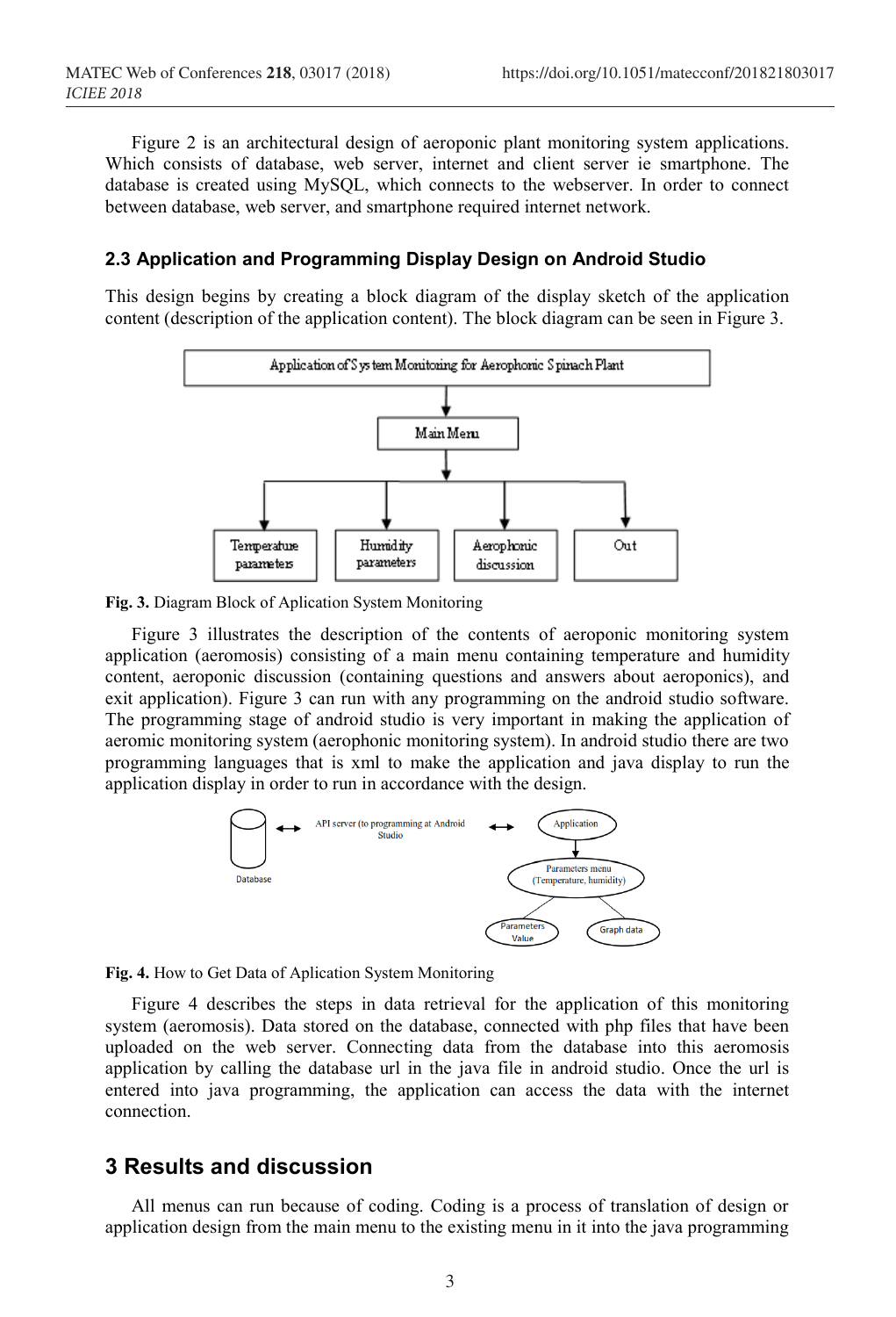language to be a unity in order to become a medium that can be used in accordance with the design. Testing is very important because at this stage aims to determine whether the menu in the application can run correctly and to determine the shortcomings or errors that must be corrected. Testing the application is done using a smartphone.

#### **3.1 Running application**

The most important stage for aeromosis applications to be used is the stage of running the application. At this stage the application is run using a smartphone (USB Debugging), this stage is also a stage to test the application can run in accordance with the design or not. The application runs on Lenovo brand A6600d40 smartphone with android 6.0 operating system, API 23 and 5-inch screen size. Here are the steps in running the application using a smartphone*:*

- 1. Preparing smartphones as well as Micro USB to USB cable. Then open Developer Mode (Smartphone Mode) on your smartphone. If Developer Mode does not appear on the smartphone, enter the settings first, then enter the about phone menu, select the build number (press 5 times) until the message appears if the smartphone has become a developer.
- 2. Enable USB debugging on smartphone by connecting smartphone with PC using USB cable. Enable developer mode through the settings menu, by searching for USB debugging.
- 3. Run the application by Run on the android studio software, and search auto smartphone will become emulator and appear on the screen android studio software. Once the smartphone that we use appears then click OK, and wait until the compile process is complete. The application will appear on the smartphone screen.

#### **3.2 Monitoring system application view**

The aeromosis application displays the values of those parameters, the graph data that serves to see the values of the parameters that have been stored into the database in the form of line graphs, some questions and answers about aeroponics. Interface testing is done on the main menu to make sure the menus in the main menu interface can run according to the design. Display applications in accordance with the design using a smartphone with 5 inch screen size, operating system android 5.0.0 as the brand Lenovo A6600d40 hp.



**Fig. 5.** Display of Aeromosis

Figure 5 is an aeromosis display, a splashscreen menu, a main menu, an aeroponic discussion menu and an exit menu. In the splashscreen display contains a logo that describes the application with aeroponic writing (in aeroponic monitoring system).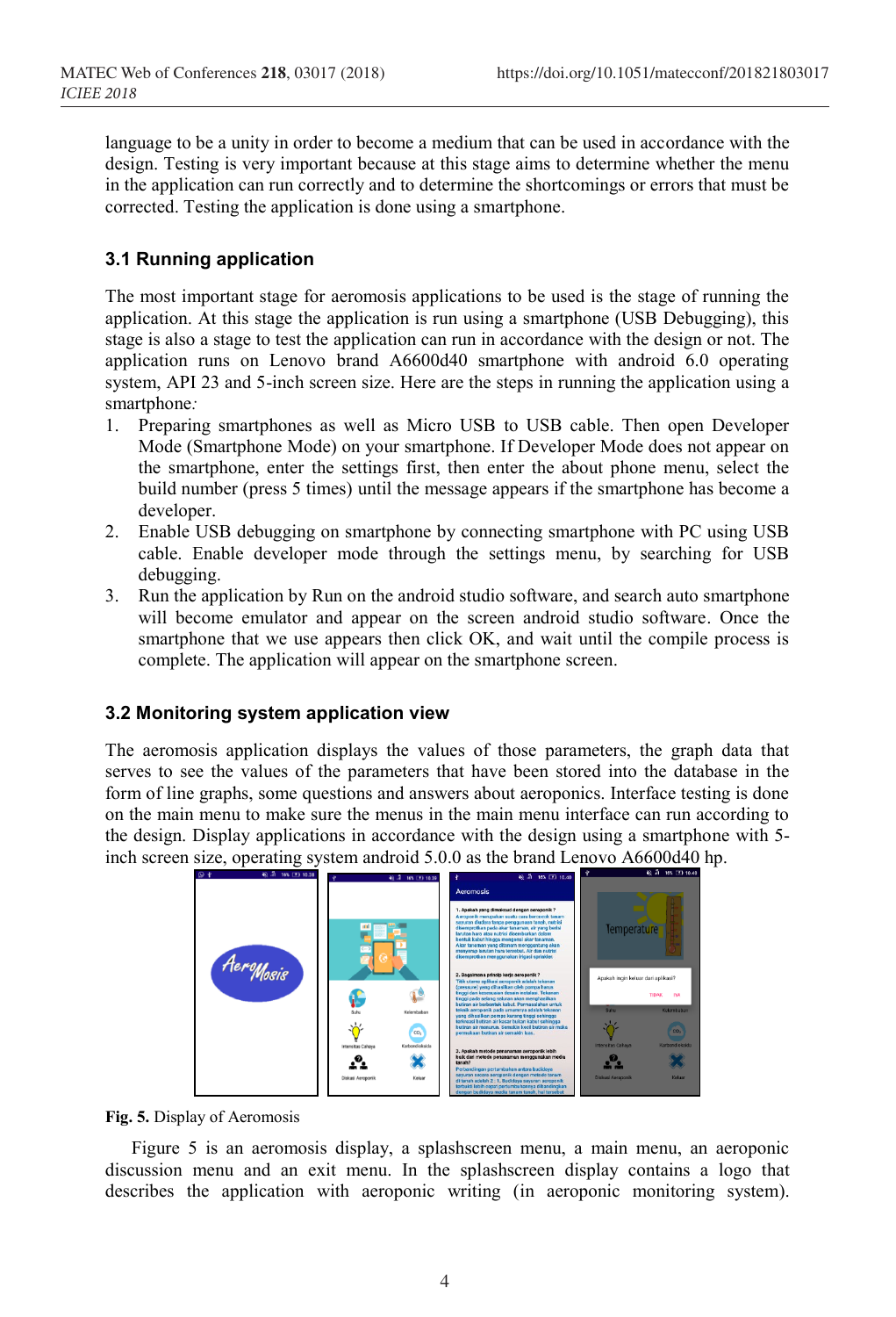Splashscreen duration of about 5 seconds, then after automatically going to the main menu view.

The main menu consists of imageslider and some menu options. Imageslider on this main menu contains some animations that can shift automatically with delay every two to three to move from one image to another. After the three image will automatically move to the first image. In addition to the main menu imageslider also displays some menu options are: temperature menu, and humidity menu aeroponic discussion menu and exit menu.

#### *3.2.1 Menu of temperature*

Aeromosis is an aeroponic plant monitoring application that focuses on spinach. In aeromosis applications, this temperature menu displays values in real time graphs and lines. Display the menu menu temperature can be seen in Figure 6.



**Fig. 6.** Display of Temperature Menu in Smartphone

#### *3.2.2 Menu of humidity*

The humidity parameter menu display does not vary much with the temperature menu menu view. The humidity parameter menu display can be seen in Figure 7.





#### **3.3 Testing of Device Screens**

Tests on various screen devices done to check the system can work well or not on other smartphones. In this study using 10 kinds of smartphones with different types and specifications like can be seen in Table 1.

Test results from various screen device sizes in Table 1, obtained successful measurements 9 and 1 failed on the smartphone. Failure on this test is caused by screen display that is not in accordance with the design. This failure occurs because the application is run on a smartphone with a screen size of the device under 4 inches and the operating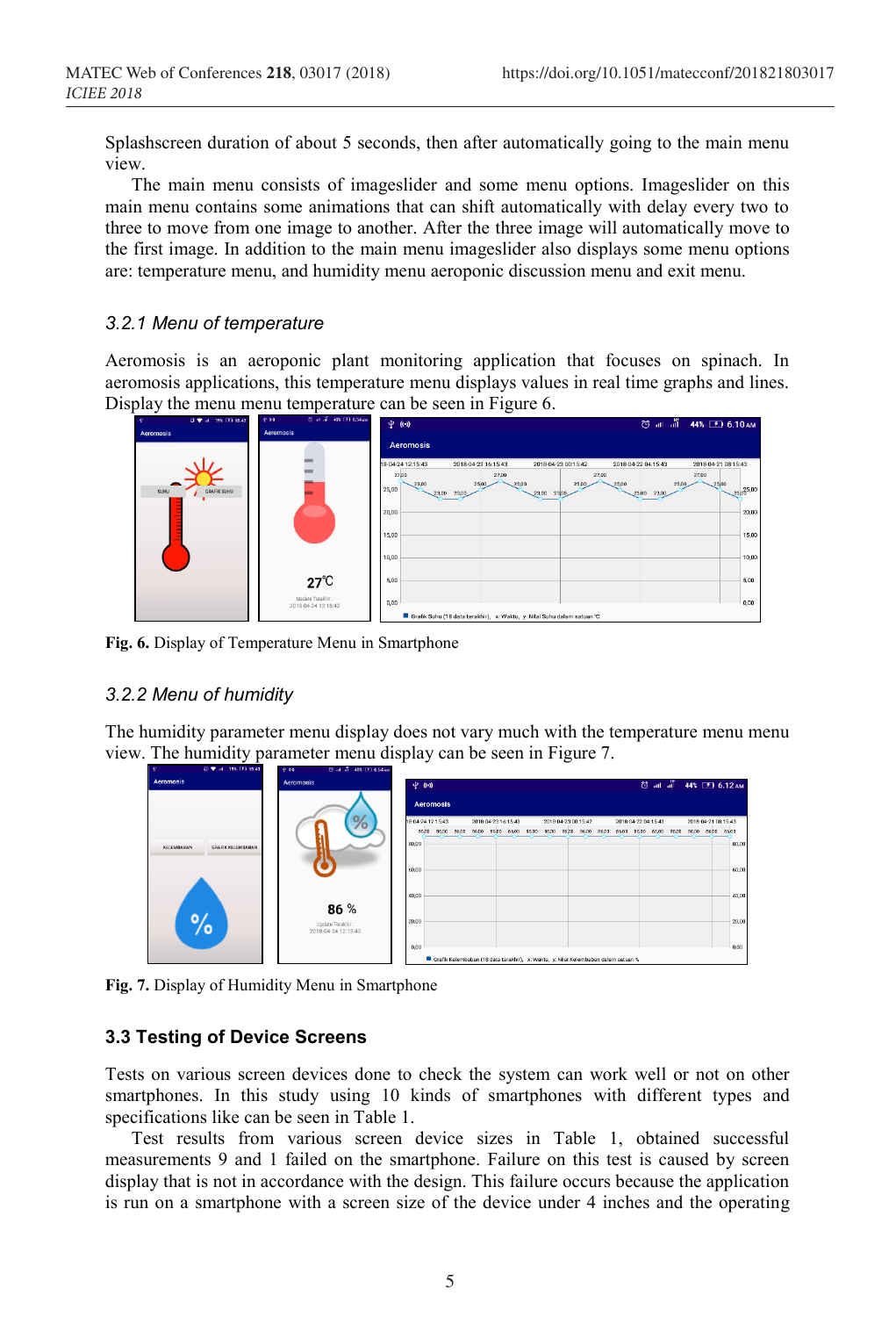system on the smartphone 4.1.2. The size of the screen and operating system on the smartphone is very influential in the application of this monitoring system

| No.              | <b>Devices Name</b> | <b>Screen Size</b>                    | <b>Operation System</b> | <b>API</b> | <b>Result</b> |
|------------------|---------------------|---------------------------------------|-------------------------|------------|---------------|
| 1.               | Lenovo A6600d40     | 5 inci (720x1280 piksel)              | Android 6.0             | 23         | <b>Succes</b> |
| 2.               | Samsung GT-S6310    | 3.27 inci (320x480 piksel)            | Android 4.1.2           | 16         | Failed        |
| 3.               | Xiaomi Redmi 4A     | 5 inci (720x1280 piksel)              | Android 6.0.1           | 23         | <b>Succes</b> |
| $\overline{4}$ . | Xiaomi Mi A1        | 5.5 inci (1920x1080 piksel)           | Android 8.0             | 26         | <b>Succes</b> |
| 5.               | Asus Z00RD          | $\overline{5}$ inci (720x1280 piksel) | Android 5.0.2           | 23         | <b>Succes</b> |
| 6.               | Lenovo $A7010a48$   | 5 inci (720x1280 piksel)              | Android 6.0             | 23         | <b>Succes</b> |
| 7 <sub>1</sub>   | Xiaomi Mi Max       | 6.44 inci (1920x1080 piksel)          | Android 6.0.1           | 23         | <b>Succes</b> |
| 8.               | Xiaomi Redmi Note 4 | 5.5 inci (1920x1080 piksel)           | Android 6.0             | 23         | <b>Succes</b> |
| 9.               | ASUS-X0011D         | 5.5 inci (1920x1080 piksel)           | Android 7.1.1           | 25         | <b>Succes</b> |
| 10.              | Freetel FTJ161A     | $4$ inci (480x800 piksel)             | Android 5.1             | 22         | <b>Succes</b> |

#### **Tabel 1**. List Of Various Devices Used

## **4 Conclusion**

Based on the results of the application of temperature monitoring systems, humidity, light content and carbon dioxide in aeroponic system can be explained as follows:

- Application of aeroponic spinach system monitoring system has been completed in accordance with the design. All functions are used on phones with minimal size on 4 inch smartphones and 5.0.0 Android operating system and the system already meets the needs of the plant.
- Application of remote monitoring system can display parameter value; temperature and humidity content by displaying value and time. In addition, this application can also display graph data in the form of line graph display as much as 18 data obtained from the database. This application is very useful to develop aeroponic spinach plants.

### **References**

- 1. Wahono, S., Sugiyanto, Elfita, "Eksperimen Pengaturan Suhu dan Kelembaban pada Rumah Tanaman (Greenhouse) dengan Sistem Humidifikasi", J. Teknik Mesin S-1, Vol. **2**, 1, (2014)
- 2. Ferdiansyah, "Rancang Bangun Sistem Kontrol pada Budidaya Tanaman dengan Teknik Aeroponik", (Institut Teknologi Sepuluh November, pp. 11-17, 2012)
- 3. Ramdani M., Andrian R., Novian Anggit, "Perancangan Sistem Monitoring Tanaman Menggunakan Zigbee dan Platform M2M", (Universitas Telkom Bandung, pp. 1-7, 2014)
- 4. Y. Sutiyoso, "Aeroponik Sayuran, Budidaya dengan Sistem Pengabutan Swadaya", (Jakarta, 2003)
- 5. Ruminta, "Analisis Penuruna Produksi Tanaman Padi Akibat Perubahan Iklim Di Kabupaten Bandung Jawa Barat", Universitas Padjajaran, J. Kultivasi Vol. **15**, 1, (2016)
- 6. T. Budioko, "Sistem Monitoring Jarak Jauh Berbasis Internet of Things Menggunakan Protokol MQTT", SemNas Riset Teknologi Informasi, Vol. **1**, (2016)